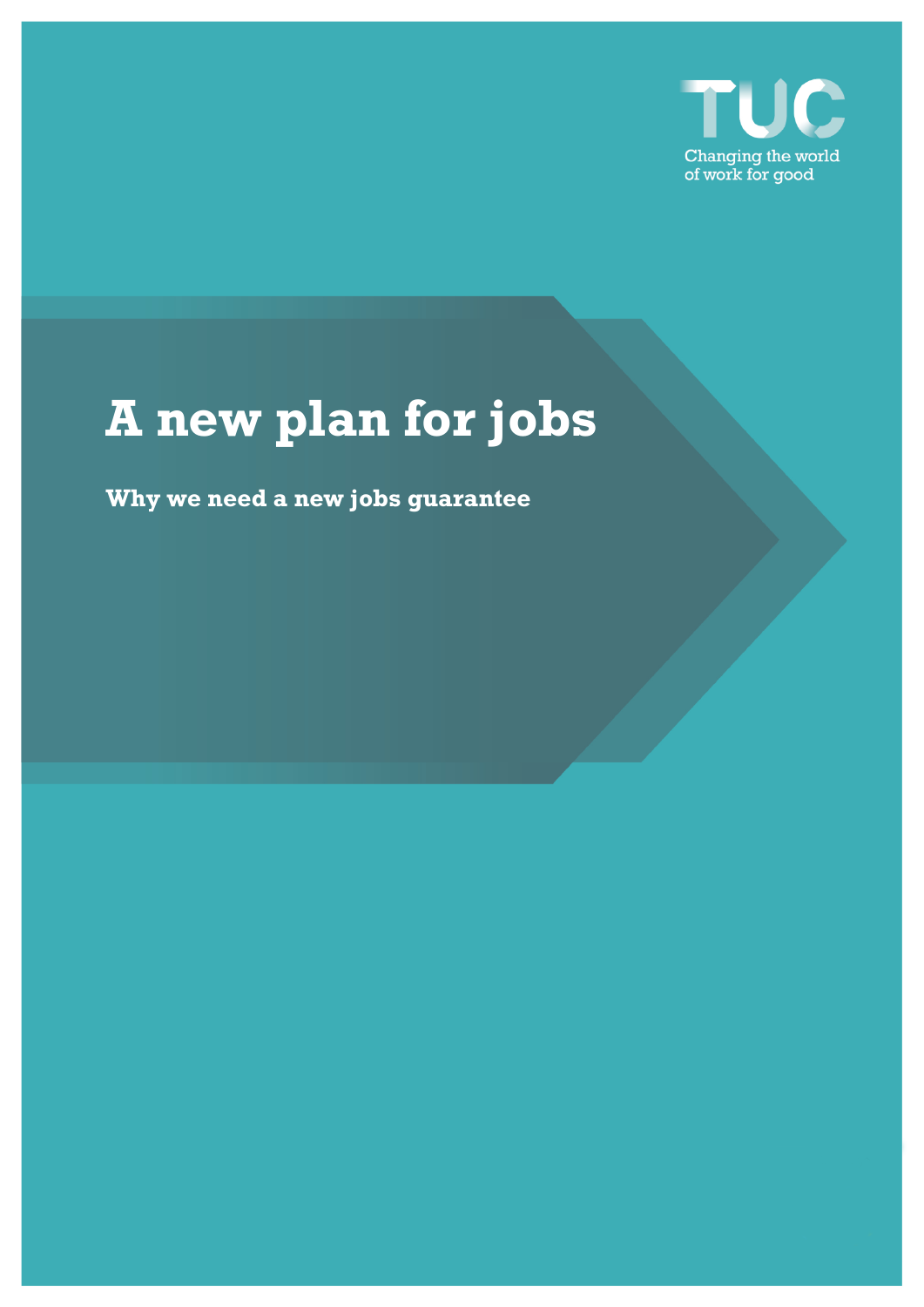## **Introduction and summary**

The coronavirus outbreak has significantly changed the landscape of work in the UK. Millions of frontline staff, in care homes, shops, transport and across our public services are keeping the country running while facing risks to their own and their families' health. Nearly half of businesses have people working from home, and over a quarter of the workforce have been furloughed, using the newly introduced job retention scheme.

The TUC's priorities throughout the pandemic have been to protect workers' safety and their livelihoods. We campaigned for the introduction of the Job Retention Scheme (JRS) and the Self-Employment Income Support Scheme (SEISS) to protect workers' jobs and incomes during the lockdown period. As the government begins to consider the loosening of lockdown restrictions, it must now set out a new plan for protecting and promoting jobs.

As we set out in our report on a safe return to work<sup>1</sup> the first step in that plan must be an extension and modification of the JRS, to ensure it can continue the vital work done to date in protecting jobs and businesses. Government must:

- maintain the scheme as long as lockdown is in place
- increase the flexibility of the scheme to support short-time working, to enable people to return to work gradually
- ensure the scheme still protects those who cannot work, including those who are shielding or caring for someone shielding, parents who cannot work while schools are closed, and those who are ordered to self-isolate by the contact-tracing programme.

But we know that some people will unfortunately lose their jobs as a result of the pandemic, particularly in sectors such as hospitality, entertainment and non-food retail which rely heavily on footfall and which cannot operate safely in the immediate future.

These sectors are particularly likely to employ young people, and analysis by the Institute for Fiscal Studies shows that employees under 25 were about two and a half times more likely as other workers to work in a sector that is currently shut down.

Many of these young workers will have come into the labour market at a time of high youth unemployment; a 25 year-old now would have turned 18 in 2013, at a time when the number of unemployed young people hit over one million. It's vital this group don't face another catastrophic hit to their employment prospects.

This report therefore sets out the case for a new jobs guarantee:

<sup>1</sup> TUC (2020) Preparing for the return to work outside the home: a trade union approach, available at [https://www.tuc.org.uk/research-analysis/reports/preparing-return-work-outside-home-trade-union](https://www.tuc.org.uk/research-analysis/reports/preparing-return-work-outside-home-trade-union-approach)[approach](https://www.tuc.org.uk/research-analysis/reports/preparing-return-work-outside-home-trade-union-approach)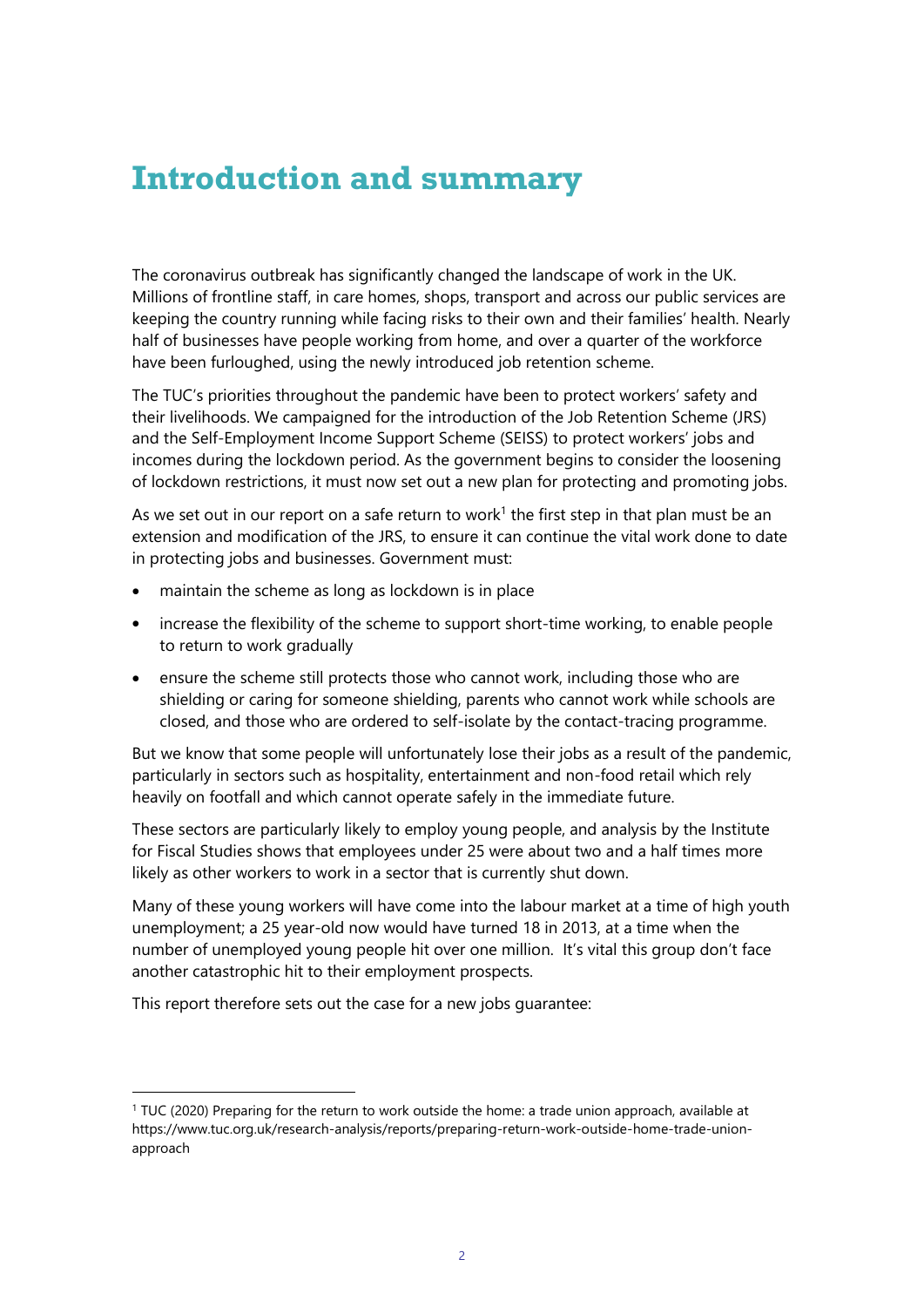- Government should provide funding to offer a new jobs guarantee. This scheme would provide a minimum six months job with accredited training, paid at least the real living wage, or the union negotiated rate for the job.
- We believe that the government should aim to offer the job guarantee scheme to as many people as possible who face long term unemployment. But in seeking to prioritise it should guarantee jobs to:
	- o every worker under 25 and under who has been unemployed for three or more months
	- o workers aged over 25 who have been unemployed for six months or more.
- The scheme should be funded by national government, but delivered at regional and local level, with inputs from local leaders, unions and business, working alongside Jobcentre Plus. A new Corona Reconstruction and Recovery panel should be set up in each region to work to deliver guaranteed jobs in the local area that:
	- o are additional
	- $\circ$  provide a community, public benefit and/or help to decarbonise the economy
	- o meet local labour market needs and
	- o promote and protect equality.

We know that job guarantee schemes work. Evaluation of The Future Jobs Fund, set up in the last recession but scrapped by the Conservative-led government, showed the scheme delivered clear benefits for participants, employers and society. And these schemes are common across Europe.

Prior to the coronavirus the government promised significant investment in infrastructure, pledged to put £3bn into a new National Skills Fund, and committed to a shared prosperity fund to replace the EU structural funds. It should look to use these commitments to help fund the job guarantee scheme.

A job guarantee scheme is a vital part of a new plan for jobs. But it must sit alongside decent social security. Avoiding catastrophic falls in income helps people to avoid debt and protects against the worst impacts of unemployment.

- The basic level of Universal Credit and legacy benefits should be increased to £260 a week, 80 per cent of the value of the real living wage.
- The government must provide decent sick pay for all, by increasing the level of sick pay to the real living wage, and removing the earnings qualification that excludes two million people.

The government took a hugely important first step to support workers' jobs in introducing the JRS and SEISS. As the country seeks to recover, it's vital that the work done to protect workers jobs and livelihoods is not lost.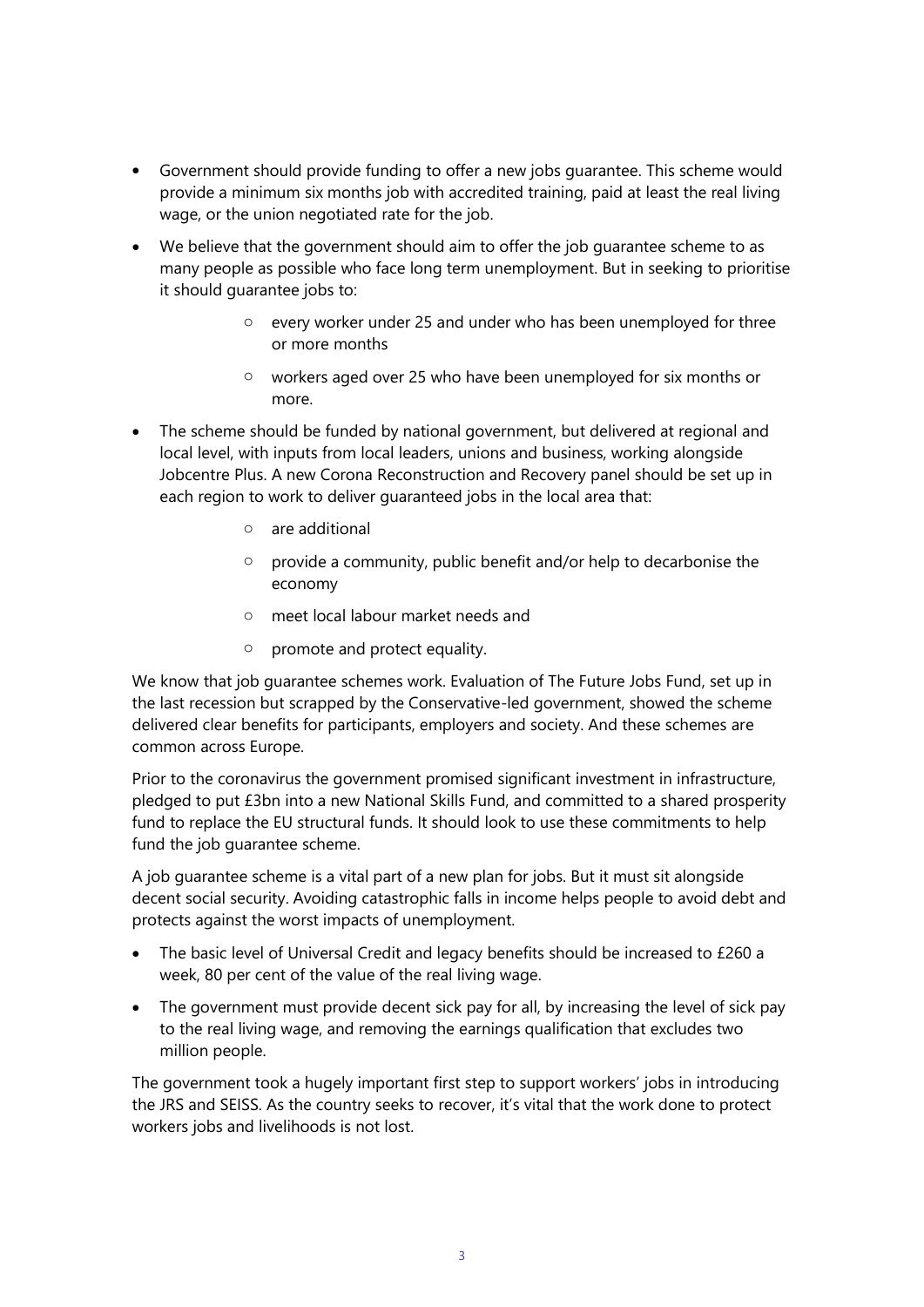## **2) Maintaining the benefits of the Job Retention Scheme**

*Unions campaigned for the introduction of the coronavirus job retention scheme (JRS) and the self-employment income support scheme (SEIS). We know that these have been vital in protecting jobs. This section sets out why they must now be adapted to support jobs as the country begins to plan a return from lockdown.*

The latest survey data from ONS survey data shows that 66 per cent of those businesses both who have been continuing to trade, or who have paused trading, applied for the Coronavirus Job Retention Scheme.<sup>2</sup> Applications for the Job Retention scheme opened on Monday 20 April. As of Sunday 26, April HMRC had received about 512,000 claims with a total value of about  $£4.5$  billion.<sup>3</sup>

The government needs to ensure that the valuable work of the scheme in preventing redundancies is not lost if the support it provides comes to a sudden stop. This means that the JRS scheme must be operational as long as lockdown is in place.

Once people begin to return to work, the scheme must be adapted to facilitate a safe return. Many workplaces will need to operate social-distancing for some time to come, and this may require fewer people to be in work at any one time. This will only be possible if those who cannot work at home continue to have their income supported. Presently, the JRS only covers an employee's wages in cases where they cannot work at all. While furloughed, an employee must not do any work, or provide any services, for the employer. Once furloughed, employees must remain furloughed for three weeks.

To enable a safe return to work the government should:

- Make the JRS more flexible in order to support short-time working. Options to do this include:
	- o allow employees to return to work on reduced hours, with the government paying 80 per cent of the wages of the gap between their actual weekly hours and their usual weekly hours. For example, if an employee usually works 40 hours, the employer could allow them to return for 20 hours, paid by the employer. The government would then cover the remaining 20 hours not being worked at 80 per cent of usual pay.
	- o reduce the minimum period so that firms can furlough workers for a minimum of one week rather than three. This would enable more businesses to operate a job rotation scheme.
- $\overline{2}$

https://www.ons.gov.uk/peoplepopulationandcommunity/healthandsocialcare/conditionsanddiseases/bulle tins/coronavirustheukeconomyandsocietyfasterindicators/30april2020

<sup>3</sup> https://www.rightsnet.org.uk/welfare-rights/news/item/more-than-half-a-million-claims-made-to-thecoronavirus-job-retention-scheme-in-its-first-week-of-being-open-for-applications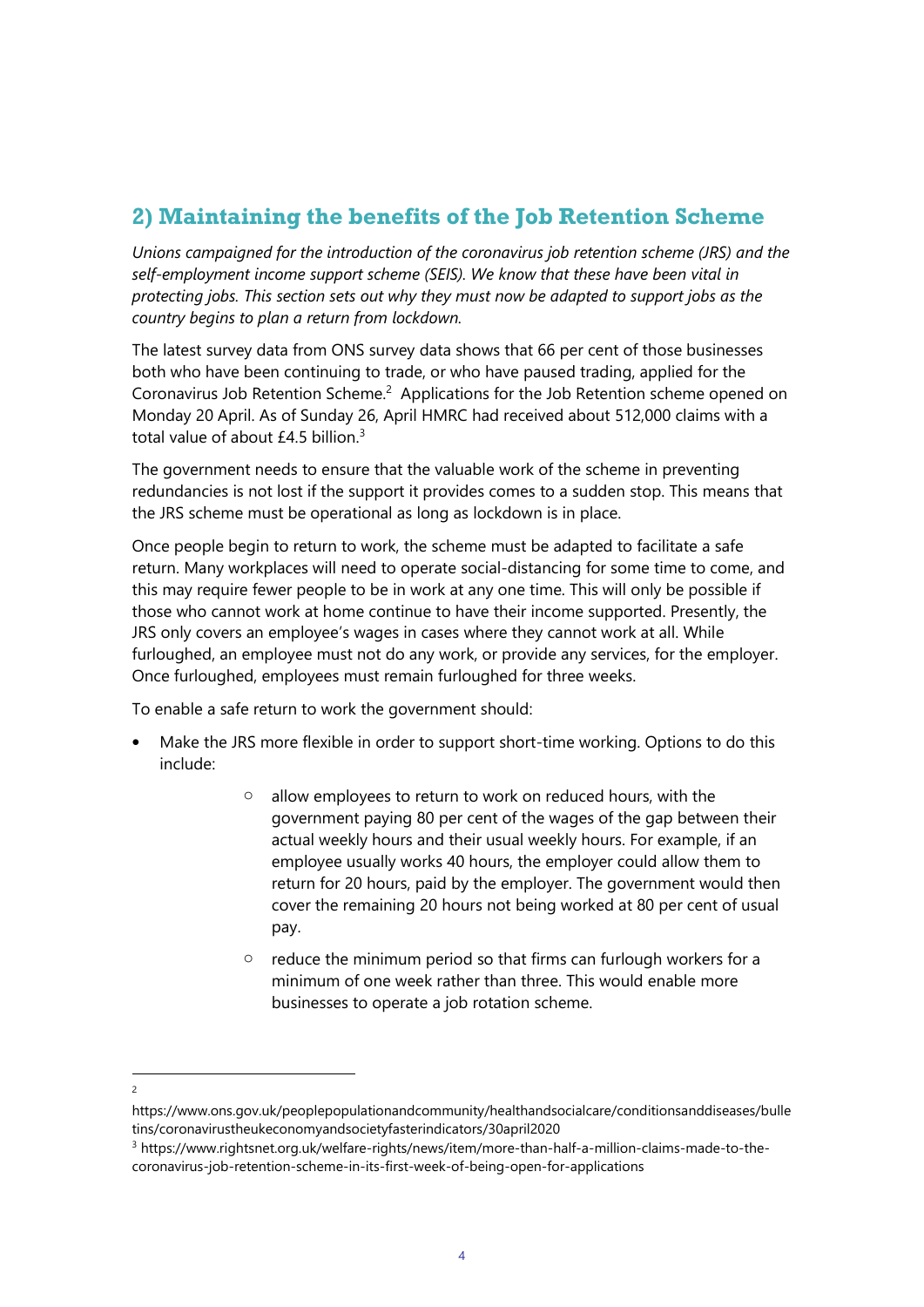These options are particularly important for working parents. If full-time furloughing remains the only option available this could damage the progress made towards equalising caring responsibilities with women being more likely to forced back into full-time caring roles. This is particularly key if nurseries and schools re-open on a part-time basis.

• Government must also ensure financial support for those workers who continue to be unable to return to work because they are self-isolating, shielding, caring for someone shielding, or because schools and childcare settings are closed and they need to care for children. This is particularly key as the testing and contact-tracing programme ramps up: those workers who are ordered into self-isolation because contact-tracing finds that they have been exposed to the virus must be able to remain at home for the appropriate period without worrying about meeting their living expenses. The government should continue to support the full costs of businesses furloughing these workers for as long as the public health restrictions on them attending their place of work remain. It is not appropriate to use statutory sick pay for these employees as they are not sick.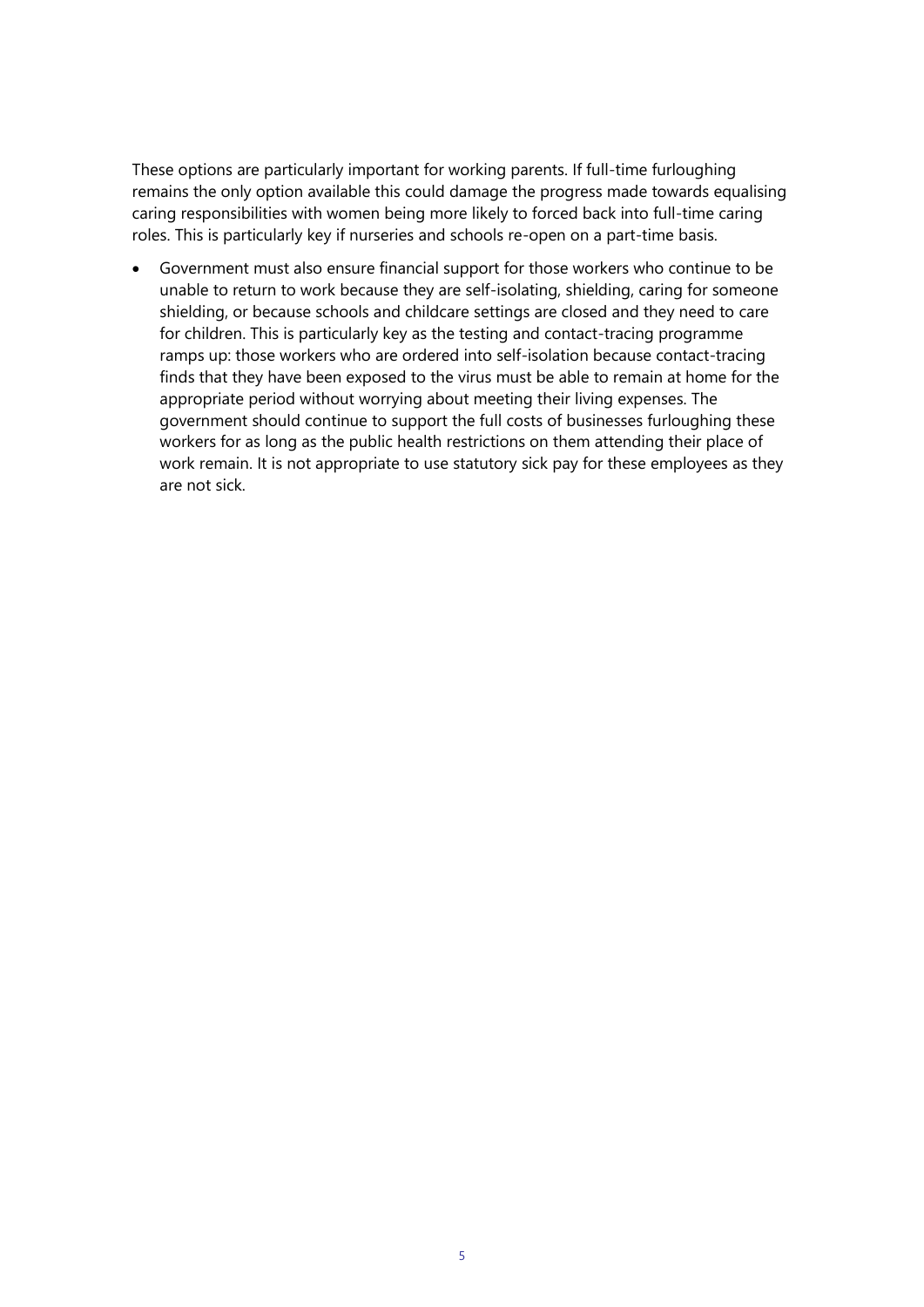## **3) The need for a new plan for jobs**

*The support provided through the job retention schemes has been vital to protect jobs and must continue. But we know that the necessary measures taken to protect public health have had an impact on our economy that is likely to lead to job-losses.* 

*Evidence from previous recessions shows clearly that unemployment has a terrible impact on people's health, wellbeing and, particularly for young people, their future prospects at work. In this section we set out the sectors and groups most likely to face the risk of unemployment, and the evidence of the impact of long periods spent out of work.* 

## **The risk of unemployment**

Most estimates of the impact of the corona-virus on the economy predict a rise in unemployment. The OBR, in their 'corona virus reference scenario' estimate a 35 percent fall in GDP in the second quarter of 2020, and that unemployment will rise by more than 2 million to reach 3.4 million, and unemployment rate of ten per cent.<sup>4</sup>

While official labour market data is not yet available, the surge in Universal Credit claims suggest that jobs are already being lost. In the 6 weeks running up to the 12th April, the DWP received 1.8 million declarations to Universal Credit.<sup>5</sup> Although not all of these will be claims for unemployment, as Universal Credit also supports those in work who have experienced an income fall, this is five times higher than the amount from the same period last year.

## **Which sectors and groups are most likely to see unemployment rise?**

Office for National Statistics data shows how different sectors have responded to the crisis. Covering the period from the 23rd March to the 5th April, in this period 24 per cent of businesses ceased or paused trading. This rose to 81 per cent in the accommodation and food industry and 82 per cent in the arts, entertainment and recreation industry.

<sup>4</sup> https://obr.uk/coronavirus-reference-scenario/

<sup>5</sup> [https://www.gov.uk/government/publications/universal-credit-29-april-2013-to-12-march-](https://www.gov.uk/government/publications/universal-credit-29-april-2013-to-12-march-2020/management-information-1-march-to-12-april-2020-supporting-explanatory-note)[2020/management-information-1-march-to-12-april-2020-supporting-explanatory-note](https://www.gov.uk/government/publications/universal-credit-29-april-2013-to-12-march-2020/management-information-1-march-to-12-april-2020-supporting-explanatory-note)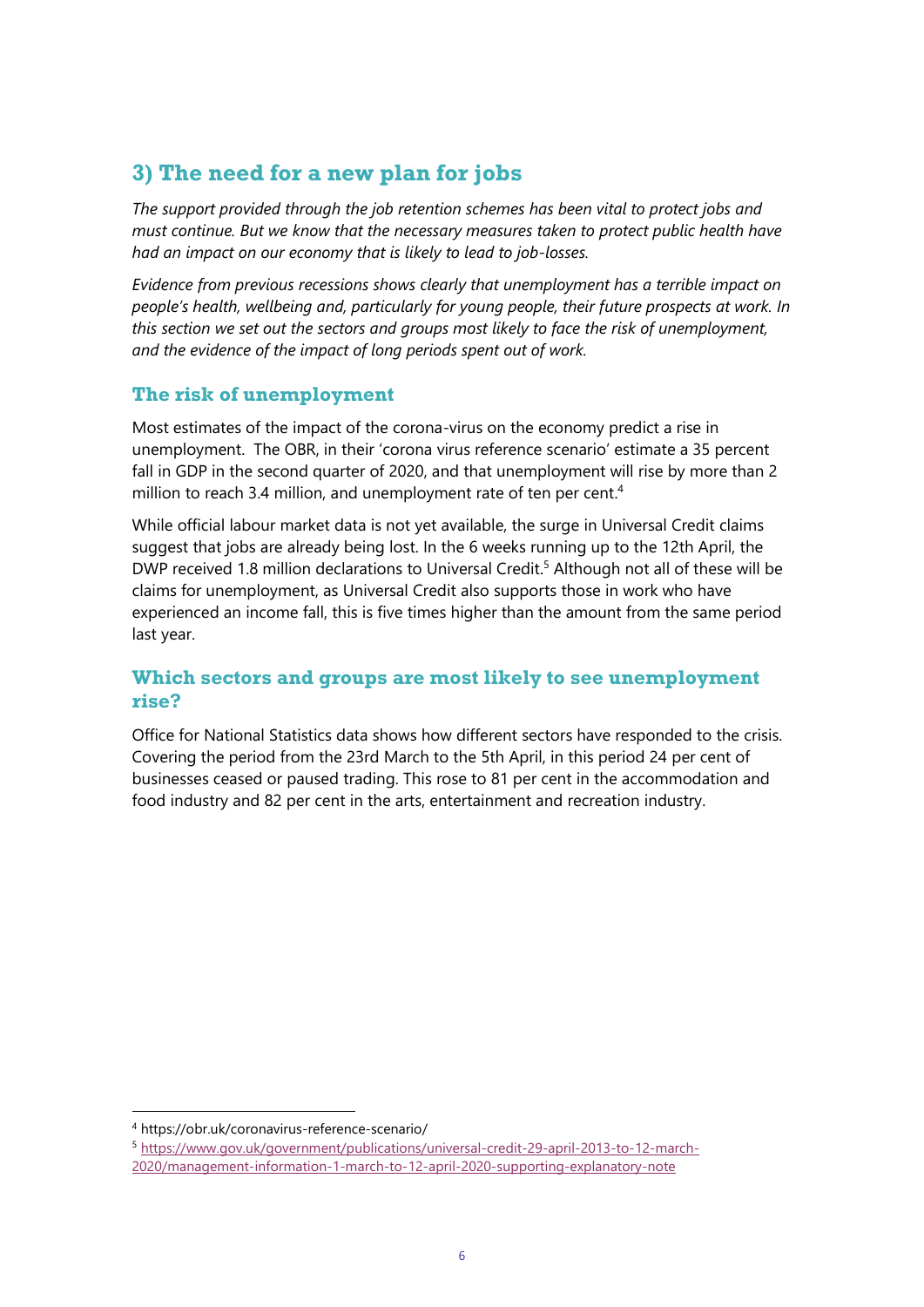

The highest proportion of workforce being furloughed was recorded in the accommodation and food service activities industry; a sector made up of 1.7 million workers. The industry has been hit hard by coronavirus and its impact will be long lasting.



Analysis by the Institute of Fiscal Studies ( IFS ) estimates on the eve of the crisis, 15 percent of employees ( around 1 in 7 ) worked in a sector that has largely or entirely shut down during the coronavirus lockdown.<sup>6</sup> These include non-food retail, restaurants and hotels, passenger transport, personal services and arts and leisure services.

Their analysis shows employees under 25 were about two and a half times as likely to work in a sector that is now shut down, as other employees. The Learning and Work Institute,

<sup>6</sup> <https://www.ifs.org.uk/uploads/BN278-Sector-shutdowns-during-the-coronavirus-crisis.pdf>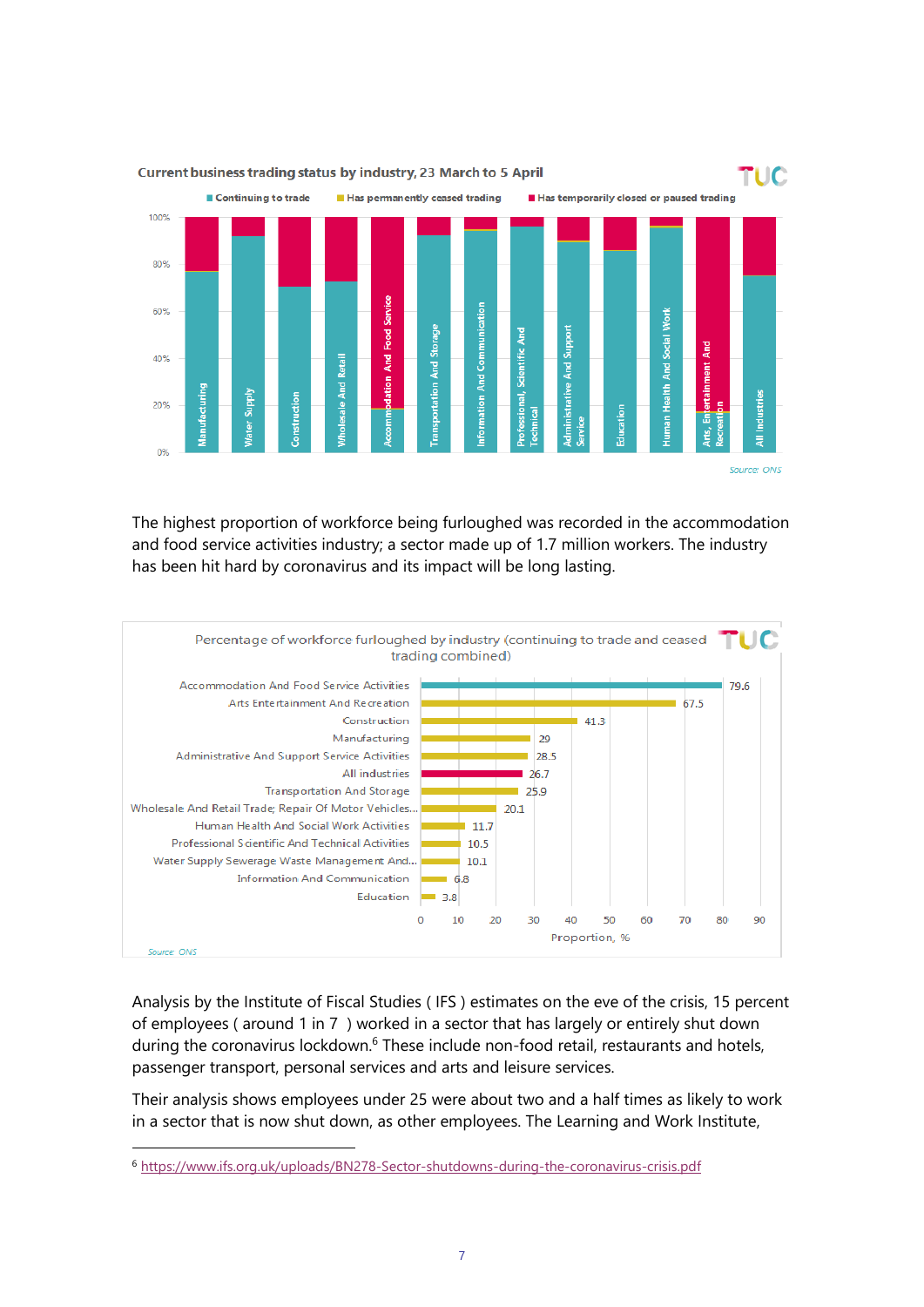expanding the definition of young to include up to aged 30, confirmed the overrepresentation of young workers in shutdown sectors means they are one of the most affected groups, along with those with low or no qualifications and women, risking further entrenchment of significant labour market inequalities.<sup>7</sup>

The IFS found that low earners are seven times more likely as high earners to have worked in a sector that is now shut down. And women were about one third more likely to work in a sector that is now shut down than men.

Resolution Foundation<sup>8</sup> and the Learning and Work Institute show similar findings on demographics. And the Learning and Work Institute extends its analysis to the proportion of employment in at risk occupations by region. The North West (36.3 per cent) and the North East (36.1 per cent) have the highest proportion of employment in at risk occupations in England. London has the lowest level of employment in at risk occupations, (31.9 per cent), followed by the South East (32.5 per cent). This reflects differences in occupational structure and the ability to work from home.

## **The impact of unemployment**

Unemployment has huge social and economic consequences for individuals, families and the communities they are in. And when this turns in to long term unemployment the results can be devastating for the individual's prospects.

Long-term unemployment leads to permanent labour market 'scars', including increased incidence of future unemployment, a greater likelihood of being in poorer quality work and lower subsequent earnings.<sup>9</sup>

Not only does unemployment affect an individual's income and career, but unemployment also impacts on wellbeing and stress, affecting both physical and mental health.

The Marmot Review in 2010 on health inequalities<sup>10</sup> made creating 'fair employment and good work for all' one of the six policy objectives it recommended, with particular emphasis on the need to 'reduce long-term unemployment across the social gradient.' The review noted that 'Unemployed people incur a multiplicity of elevated health risks. They have increased rates of limiting long-term illness, mental illness and cardiovascular disease. The experience of unemployment has also been consistently associated with an increase in overall mortality, and in particular with suicide. The unemployed have much higher use of medication and much worse prognosis and recovery rates.'

#### **Long-term unemployment is damaging for young people**

While unemployment has a negative impact on individuals and the economy at any age, it has particularly negative effects on young people. The 2008 financial crisis and subsequent recession significantly affected young workers' employment prospects, with the

<sup>7</sup> https://www.learningandwork.org.uk/wp-content/uploads/2020/04/Coronavirus-labour-market.pdf

<sup>8</sup> <https://www.resolutionfoundation.org/publications/risky-business/>

<sup>9</sup> https://onlinelibrary.wiley.com/doi/epdf/10.1111/1468-0297.00663

<sup>10</sup> http://www.instituteofhealthequity.org/resources-reports/fair-society-healthy-lives-the-marmot-review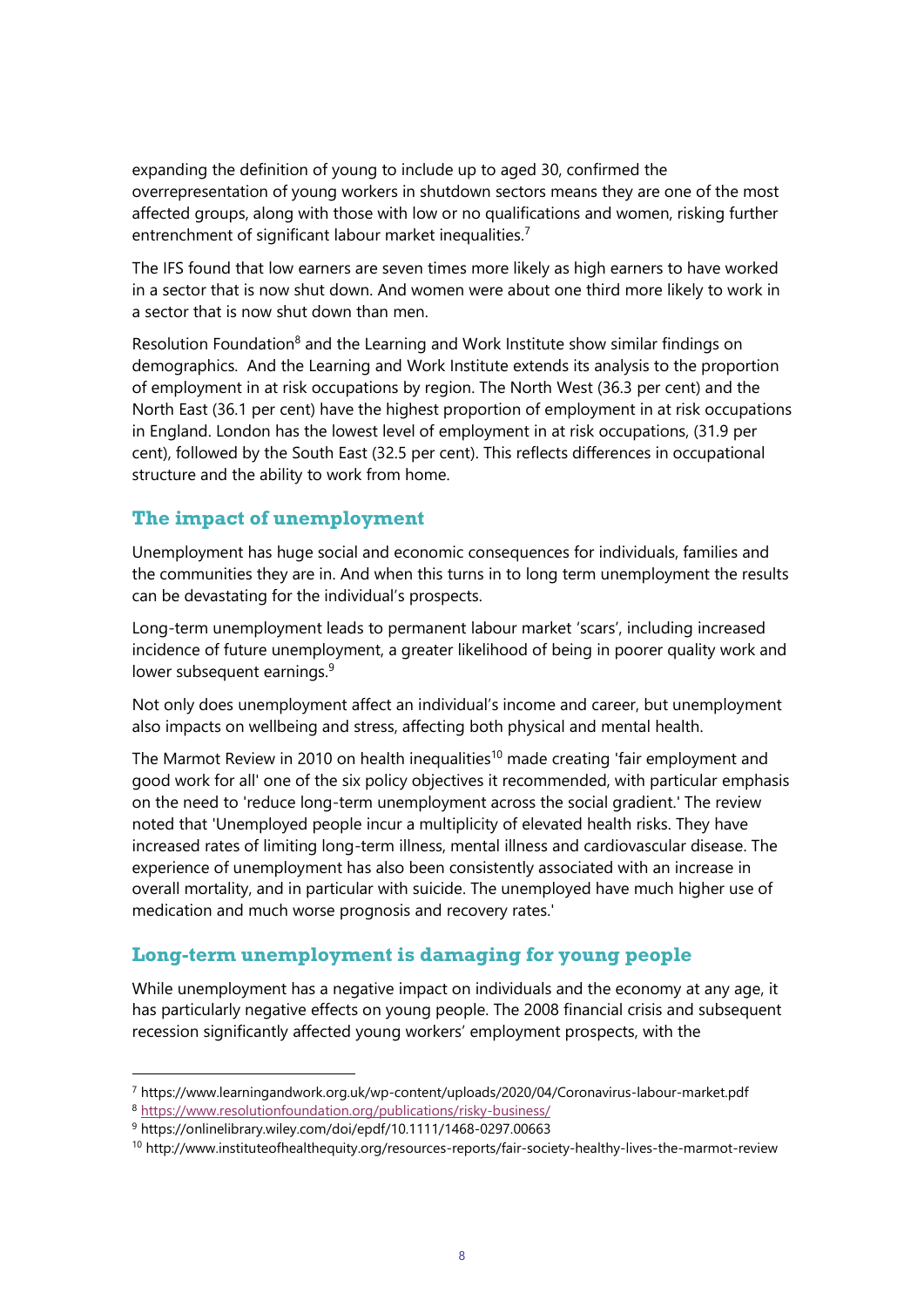unemployment rate for 18-24-year olds reaching a much higher peak than for other age groups. Young people's unemployment (including all 16-24 year olds) rose to over 1 million at several points during the early 2010s, including as late as 2013, when those who are 25 now would have entered the labour market at 18.



*Unemployment rates 2006-2016*

#### Source: ONS

It is not just the temporary impacts of unemployment that can damage young people's futures. Experiencing unemployment of six months or more has been shown to "scar" young people's prospects and experiences of the labour market in the future, with impacts on their likely employment rate and earnings potential. This impact is more pronounced on cohorts that experience long-term unemployment aged under 23 than for people who experience long-term unemployment later in life.<sup>11</sup>

A 2012 study for the Commission on Youth Employment estimated that the impacts of long-term youth unemployment at that point would cost £4.8 billion to the exchequer and £10.7 billion to the economy in lost output that year alone. Taking into account the longerterm scarring effects of unemployment on young people, this increased to approximately £28 billion net loss to the Treasury over the decade ahead.<sup>12</sup>

Still recovering from the shocks of the last recession, young people today are yet again facing an uncertain future, with unemployment risking further scarring to their pay and progression prospects, and struggling to make ends meet with a social security system not fit for purpose. The immediate economic impacts of the pandemic do not account for the

<sup>11</sup> <https://www.bristol.ac.uk/media-library/sites/cmpo/migrated/documents/wp97.pdf>

<sup>12</sup> [https://www.acevo.org.uk/wp-content/uploads/2019/07/Youth-Unemployment-the-crisis-we-cannot](https://www.acevo.org.uk/wp-content/uploads/2019/07/Youth-Unemployment-the-crisis-we-cannot-afford.pdf)[afford.pdf](https://www.acevo.org.uk/wp-content/uploads/2019/07/Youth-Unemployment-the-crisis-we-cannot-afford.pdf)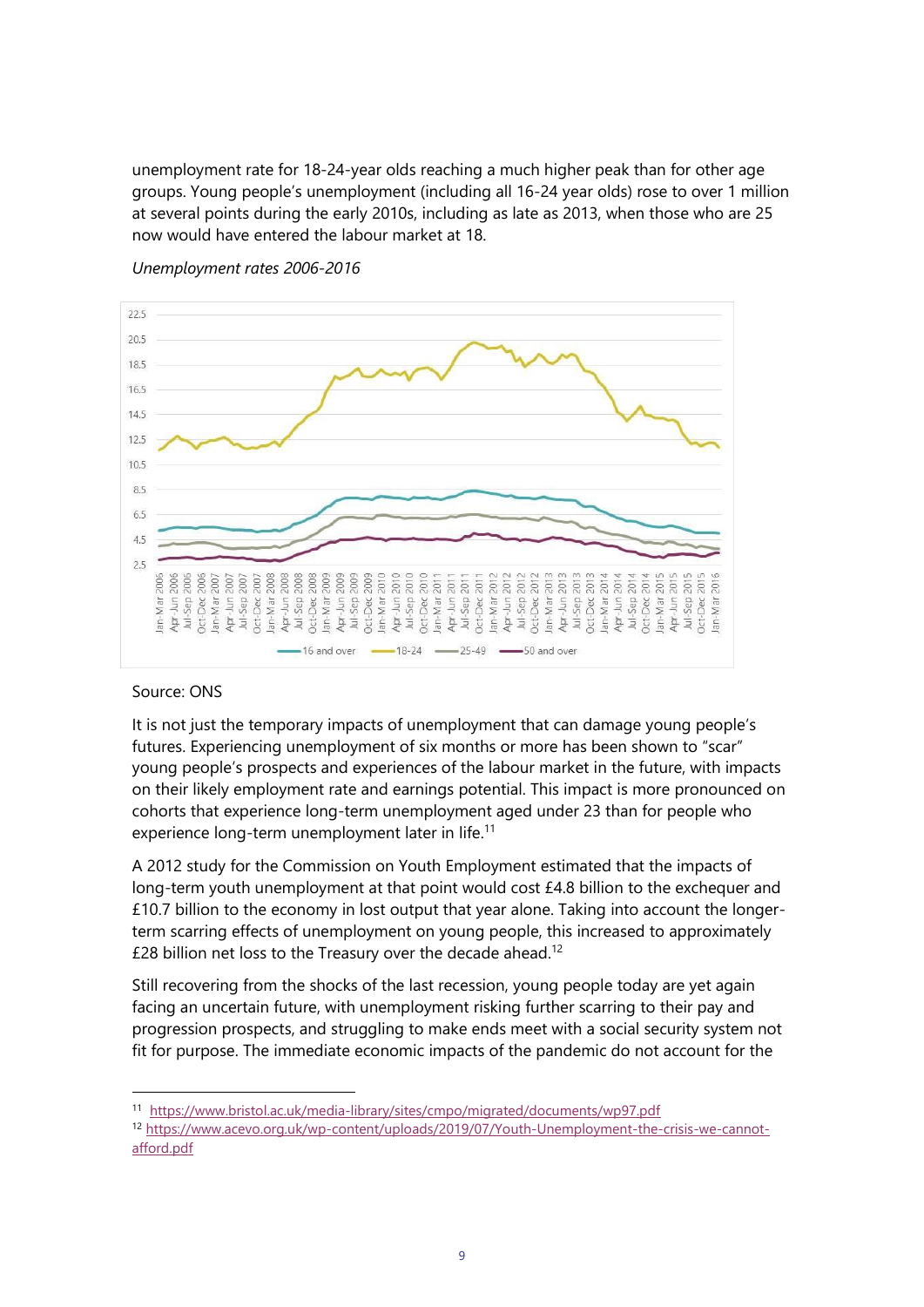unknown but no doubt immense personal and economic cost coming down the line, with young people highly anxious about their future, grappling with uncertainty, insecurity and a rapid readjustment of their career and life plans.

That's why it is vital that the government now sets out a new plan for jobs.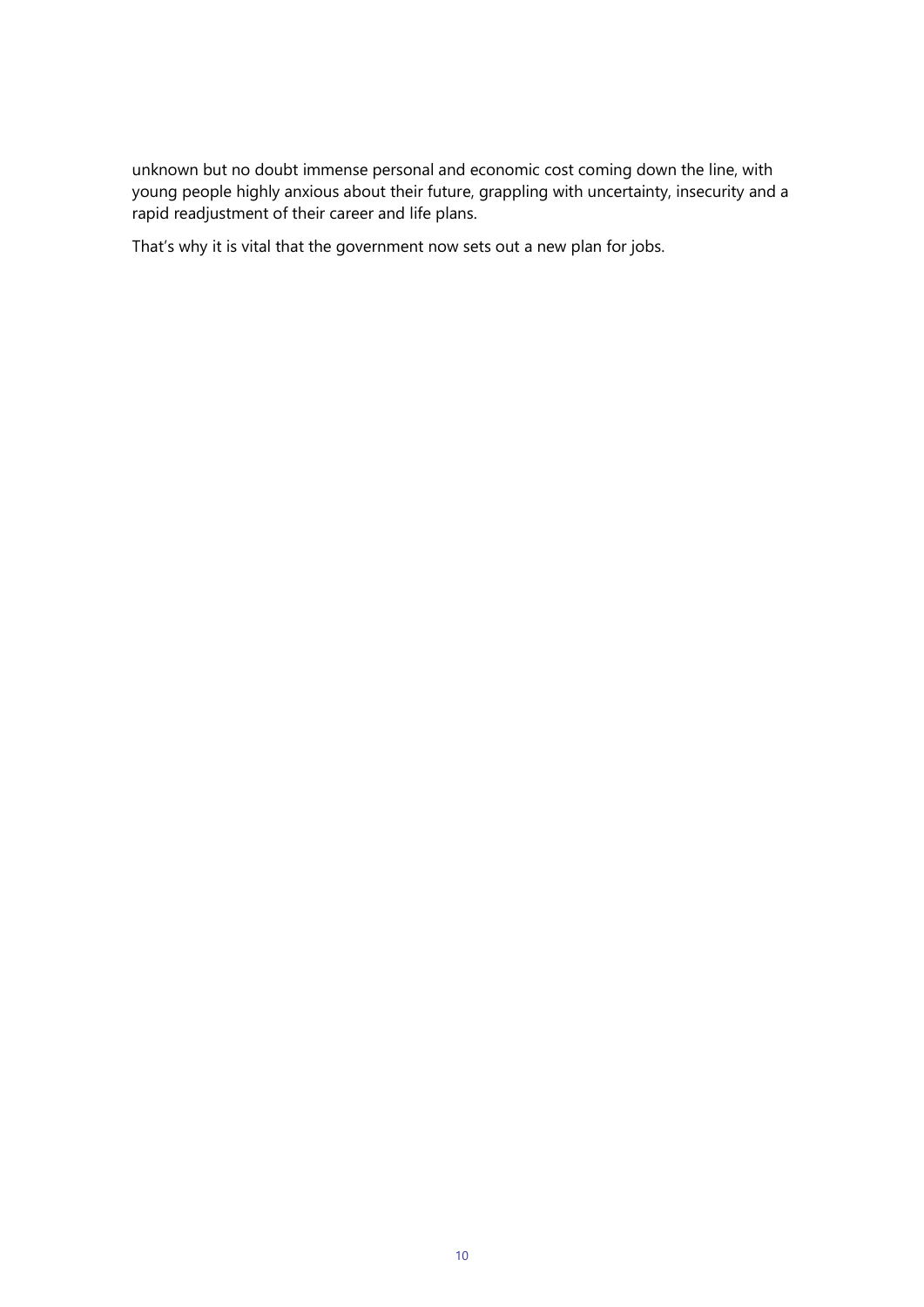## **4) A new plan for guaranteed jobs**

*The job retention scheme must be extended to minimise the risk of unemployment. But those who do lose their jobs, particularly young people, will face long term damage to their employment prospects unless the government acts to prevent long-term unemployment. The TUC believes that the government must put in place a jobs guarantee.* 

## **A new jobs guarantee**

We now need to introduce a job guarantee scheme for the UK to help prevent long-term unemployment.

This scheme should build on best practice from the Future Jobs fund and similar schemes across Europe (as set out in the next section), and offer a guaranteed job, paid at least at the real living wage or the union negotiated rate for the job. We believe that the government should aim to offer the job guarantee scheme to as many people as possible who face long term unemployment. But in seeking to prioritise it should guarantee jobs to:

- People aged under 25 who have been unemployed for three months; and
- People aged 25 and over who have been unemployed for six months.

Jobs should be provided for six months, with a guarantee of accredited training.

The Jobs Guarantee should be delivered at regional or devolved nation level, in partnership with unions and business

A jobs guarantee scheme, while one solution to mitigate against long-term unemployment during a recession, can be an opportunity to help create good, secure jobs in all parts of the UK, ensuring more people have access to decent pay and secure livelihoods in a job that provides meaning both for them and for the wider community.

The TUC believes a jobs guarantee scheme should deliver good quality jobs that:

- are paid at least the National Living Wage rate, or the union negotiated rate for the job;
- ensures the worker gets the skills they need to move into permanent work;
- offer a secure contract lasting no less than six months, as above;
- support dignity and equality at work, free from discrimination;
- adhere to health and safety law;
- ensure access to trade unions.

These criteria ensure that a government-funded job guarantee scheme provides secure, meaningful and sustainable work for individuals at risk of unemployment. Evidence from the Future Jobs Fund shows that participants and employers will value a "proper" job , with a good wage, opportunities to gain new skills and an employer reference, over other government employment schemes offering lesser pay, terms and conditions and opportunities - such as workfare, which trade unions oppose.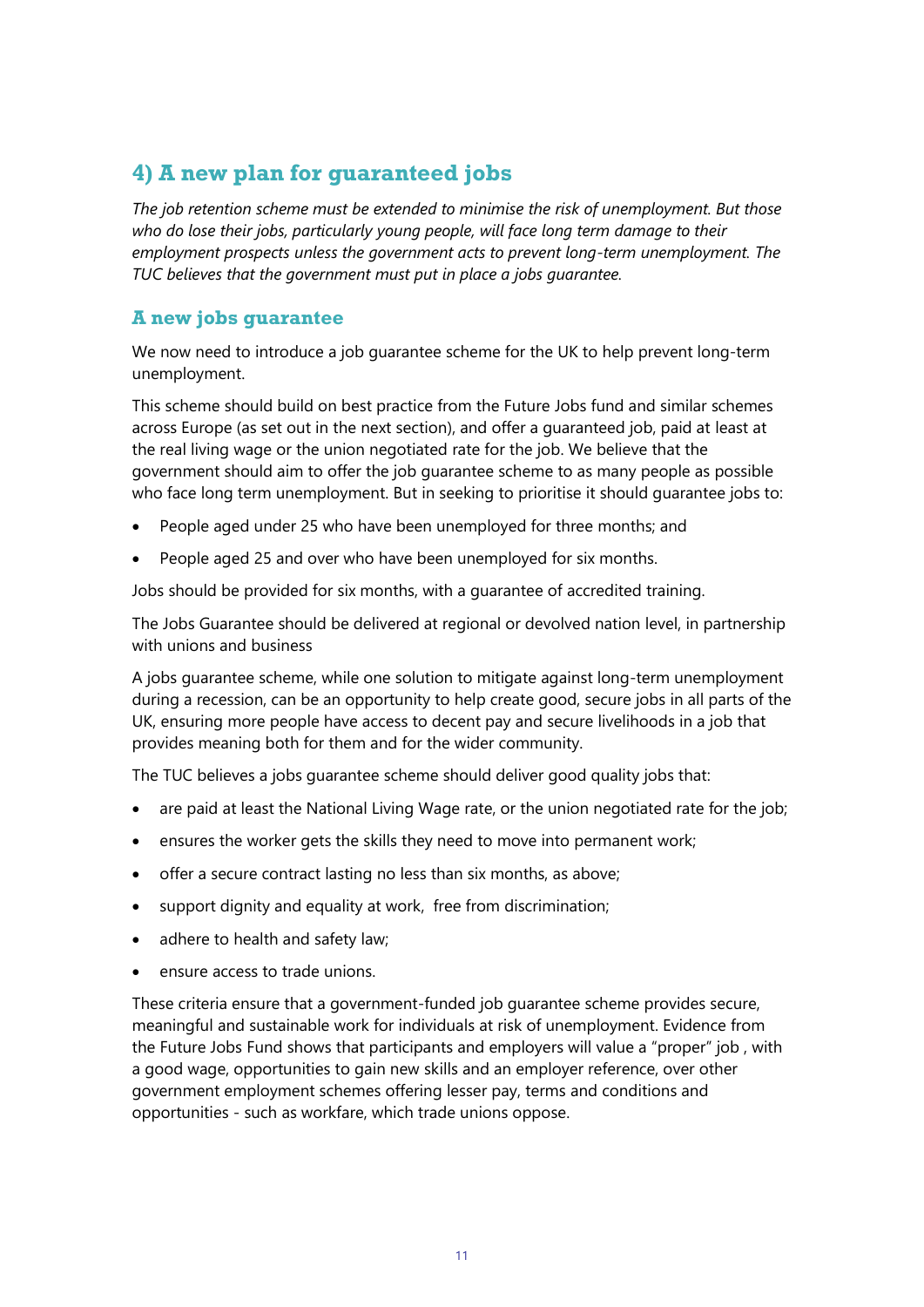Trade unions recognise the urgency in addressing the climate crisis on a global and national level, and the need to move to a low-carbon, green economy. Along with our proposals for a robust just transition programme.<sup>13</sup> trade unions believe that the creation of guaranteed jobs should be both designed and delivered in ways that adhere to principles of long-term sustainability, reducing carbon use and minimising long-term environmental damage where possible.

The government can use a jobs guarantee scheme as an opportunity to be even more ambitious, encouraging the creation of sustainable jobs in all parts of the country, and addressing the threats of unemployment, labour market inequalities and the climate crisis together.

Therefore, the TUC believes the scheme should deliver jobs that:

- are additional. This means the money should only be used to create jobs that would not have been created in the absence of a scheme, ensuring that job guarantee participants are not replacing existing workers;
- **provide a community, public benefit and/or help to decarbonise the economy.** The inclusion of a "community benefit" criteria was one of the clear successes attributed to the Future Jobs Fund (as we set out in the next section), and so any similar scheme should adopt and widen this principle to explicitly include a contribution to public good, and/or decarbonising the economy;
- **meet local labour market needs**. This means the ability for the money to be used to create jobs in sectors which correspond with regional or local economic plans.
- **promote equality**. Jobs must be designed in a way that promotes equality.

Particular measures that could be taken to ensure the scheme is accessible to all include offering jobs on a part time basis over twelve months; enabling employers to access support via Access to Work to increase disabled people's access to jobs, and ensuring monitoring of take up at a local level to ensure that those with protected characteristics have equal access the scheme and that action can be taken if there is evidence that particular groups are disproportionately missing out – this is particularly important for BME groups.

## **The scheme should be designed and delivered in partnership with unions**

Unions represent millions of working people in hundreds of sectors across public, private and not-for-profit sectors, winning fair pay for all, helping workers access the skills they need and ensuring our workplaces are safe. They have been instrumental in negotiating the Job Retention Scheme and Self Employment Income Support Scheme with government and employers, a key element of the economic support package for workers and businesses impacted by the pandemic, which has been a lifeline for millions of workers. Trade unions are experts in the world of work and should be considered key stakeholders when it comes

<sup>13</sup> [https://www.tuc.org.uk/sites/default/files/A\\_Just\\_Transition\\_To\\_A\\_Greener\\_Fairer\\_Economy.pdf](https://www.tuc.org.uk/sites/default/files/A_Just_Transition_To_A_Greener_Fairer_Economy.pdf) accessed 27th April 2020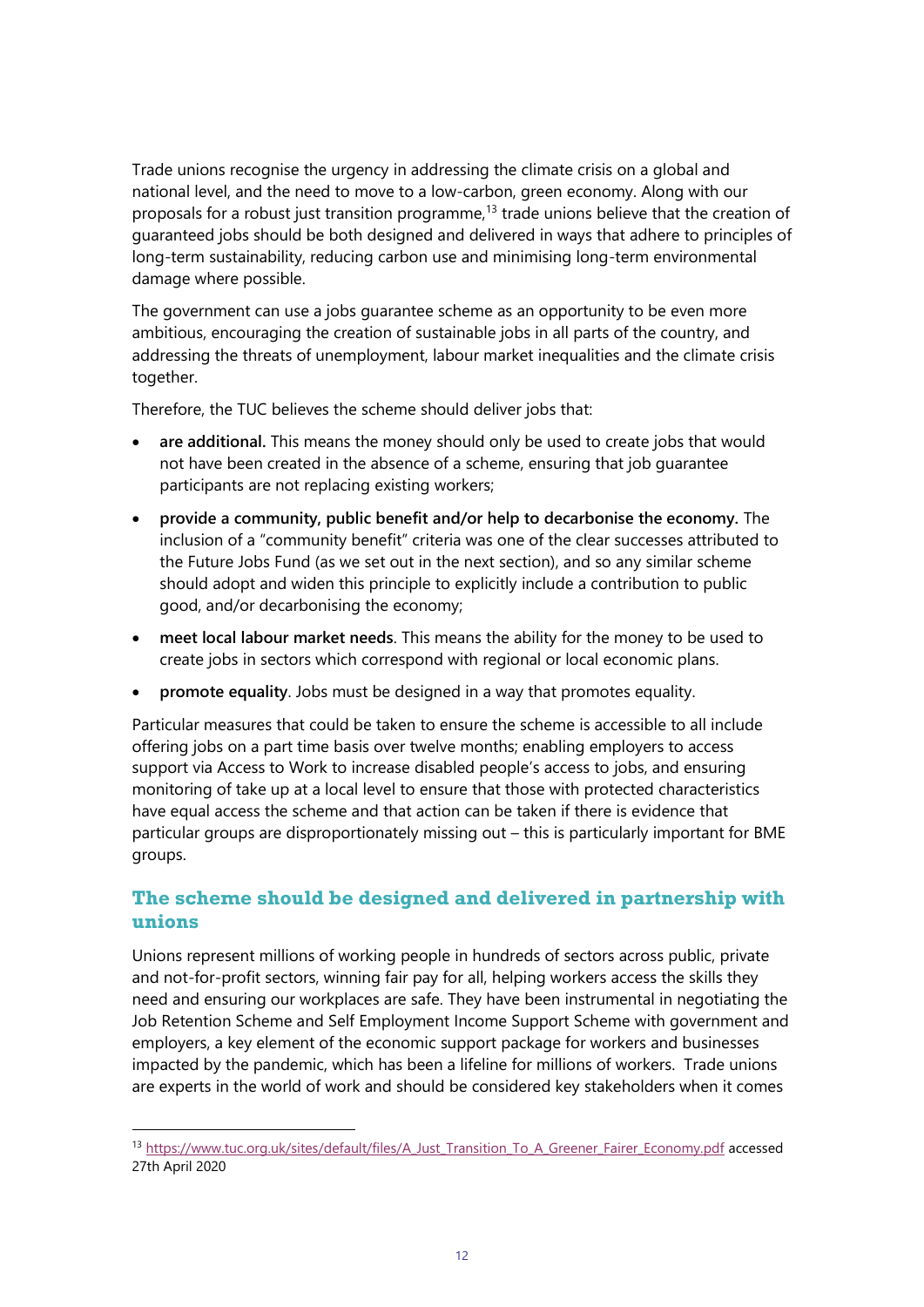to economic planning, from helping to design local skills strategies to representing working people on sectoral bodies to raise standards and productivity.

A lot has changed since the pandemic hit. But one thing that has remained the same is the need for more collaborative working between government, employers, working people and community actors. The Welsh government has committed to strengthening social partnership working with a legal underpinning of this approach in partnership with Wales TUC and trade unions to achieve a shared goal of a Fair Work Nation.<sup>14</sup>

The TUC has called on the government to establish a National Council for Reconstruction and Recovery, ensuring workers and communities have a meaningful and equal voice to government and employers in the plans to rebuild the country after the pandemic. The current patchwork of regional and local structures across the country, with diverging responsibilities and varying levels of worker engagement, are not all fit for this purpose.

As noted previously, unemployment is likely to be unevenly distributed throughout the UK, with the North East and North West currently facing the highest risk of unemployment. There is therefore a clear need to establish regional or devolved nation recovery panels to complement a National Council, underpinned by a social partnership approach. These panels, representing local government, employers, trade unions, Job Centre Plus and community partners, should have an equal voice in decision-making, represent a diversity of views and experiences, and can ensure a rapid and effective response to redundancies and other impacts of the pandemic for the local area.

These panels should be responsible for delivering guaranteed jobs that meet the principles set out above. Funding would be provided by central government, based on regional need. As we set out above, unemployment is likely to be unevenly distributed throughout the UK, with the North East and North West currently facing the highest risk of unemployment.

Access to the jobs should be mediated through Jobcentre Plus, who will need additional resources to manage the scheme, with dedicated and expert advisers.

Jobcentre Plus should also be funded to establish a new rapid redundancy service to provide advice and support to those at risk of losing their job, working alongside unions.

## **Ensuring that jobs provide training and prospects**

Any ambitious jobs guarantee programme must include learning opportunities for the participants. This is a chance to build a future workforce who have skills to take on jobs that are needed for a greener economy.

An economic downturn following the coronavirus pandemic is likely to have a negative impact on the number of apprenticeship and traineeship on offer. This means there are fewer entry points to work for young people. Not tackling skills issues early on means that they can get stuck in low-level, low-paid jobs. This was highlighted in the Augar review: almost 40 per cent of 25-year-olds do not progress beyond GCSE/level 2 as their highest

<sup>14</sup> <https://gov.wales/more-equal-wales-strengthening-social-partnership-white-paper> accessed 28th April 2020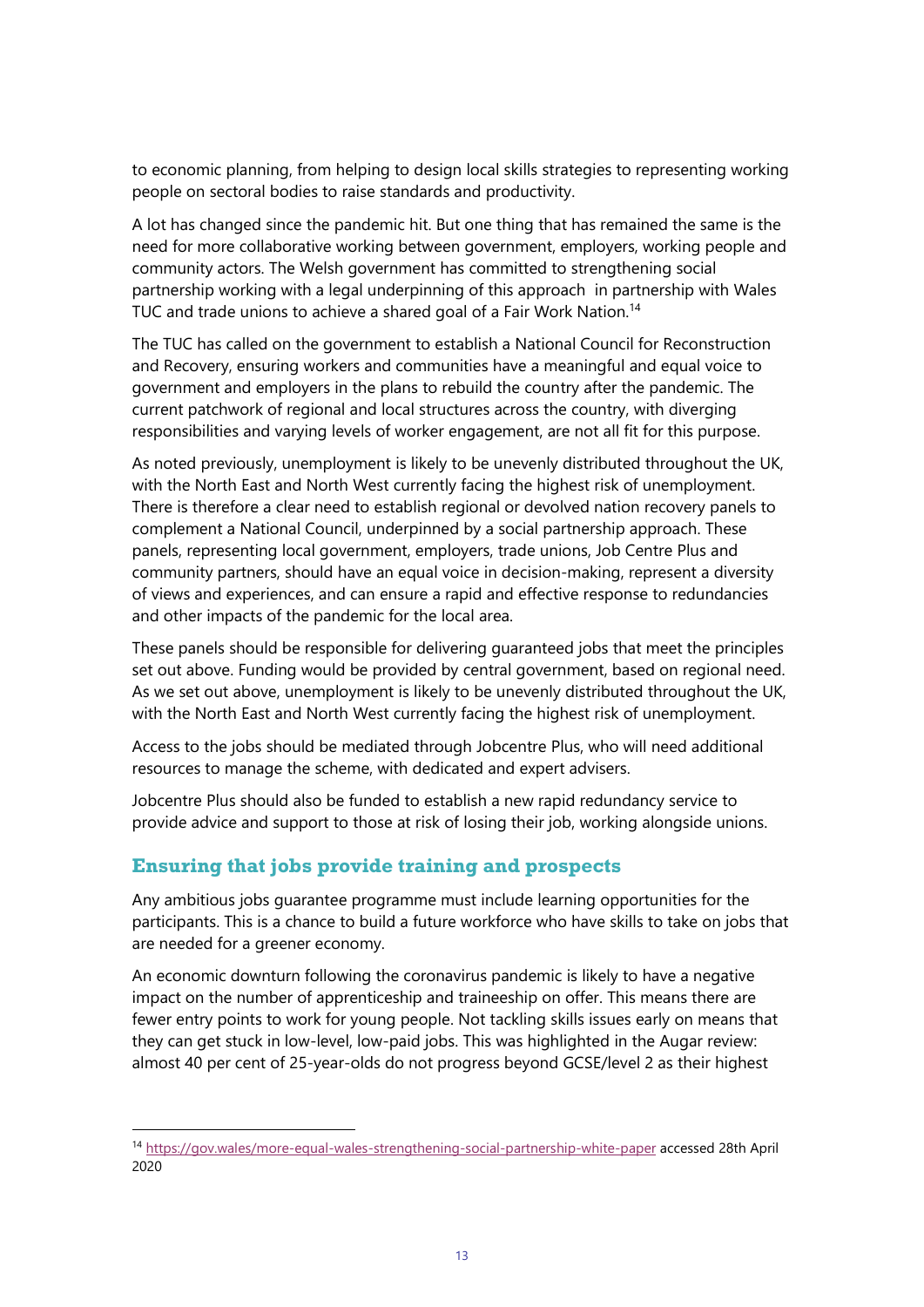qualification and a further 26 per cent do not progress beyond level 3 (equivalent to A Levels).

The job guarantee placements should therefore include a training or learning element appropriate to the person's and industry's needs. For the individual, the job guarantee needs to come with an entitlement to government funded learning with all participating workers taking an initial assessment to explore where their specific upskilling needs are. The minimum time spent in learning should be one day a week or 20 per cent of working time mirroring the apprenticeship programmes' entitlement.

The job guarantee scheme could also be built into a kick-start to apprenticeships where a young person can do their first six months with national living wage and start developing a career in a sustainable job. Apprenticeships offer jobs on all levels from entry to higher level. For employers this is an option to target the areas where skilled workforce will be needed.

To enable the training element in the job guarantee scheme the government should activate the National Skills Fund (NSF) immediately. Its promised £600 million investment per year should be brought forward to be spent now in response to the urgent upskilling need that is hitting the workforce.

In addition, government should look to expand the graduate entry schemes it runs, including in the civil service, providing good quality jobs for young people.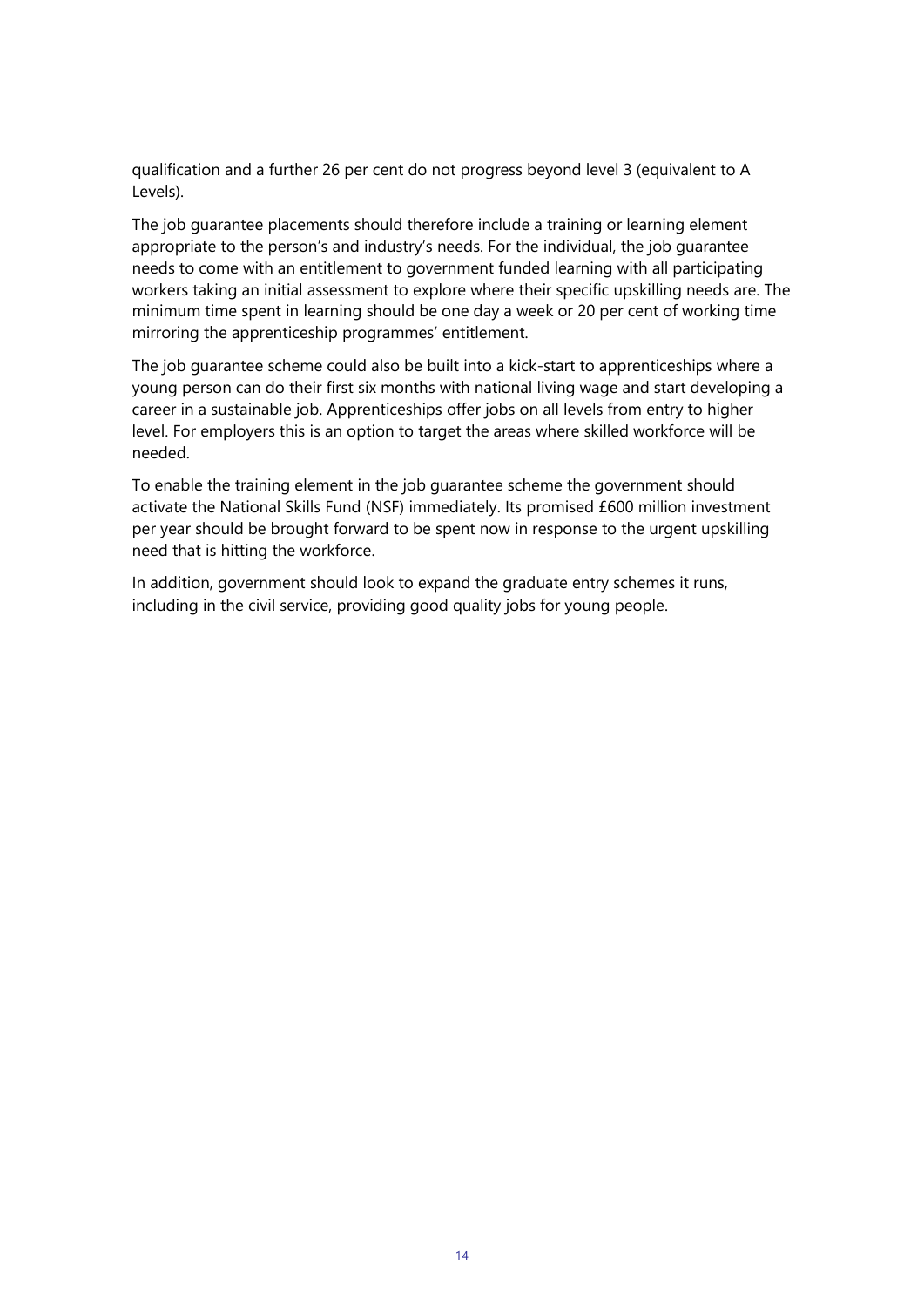## **5) Learning from best practice on job guarantee schemes**

*The Future Jobs Fund introduced in 2009 was shown to benefit participants, employers and the wider community. In designing a jobs guarantee scheme, government should learn from this and other best practice across Europe.*

## **Lessons from the Future Jobs Fund**

The Future Jobs Fund (FJF) was introduced by the Labour Government in October 2009 as part of the Young Person's Guarantee. This was in response to the rise in unemployment in the UK after the global economic crisis in 2008, and the strong concerns about the longterm effects of rising youth unemployment. Under the guarantee 18-24-year olds reaching the six-month point of their Jobseeker's Allowance claim (JSA) were guaranteed an offer of a job, training or work experience.<sup>15</sup>

The primary aim of the FJF was to build skills and work experience for disadvantaged young jobseekers to assist them in securing long-term unsubsidised employment.

The design of FJF

- Each job had to be at least 25 hours per week
- Jobs had to be paid at least at the minimum wage
- The jobs were required to be "additional" posts i.e. posts that would not exist without the FJF funding and that would not otherwise be filled by the employer as part of their core business.
- Jobs were required to last at least six months
- The work had to benefit local communities
- Providers were required to provide support for employees to move them into long term, sustained employment
- The cost paid to each organisation was a maximum of £6,500 for each job: 40 per cent (£2,600) was paid in advance to cover set up costs. 60 per cent (£3,900) was claimed in arrears based on actual weeks worked by FJF employees (i.e. £150 per week for a maximum of 26 weeks).

The real selling point of the FJF was that it gave participants recent experience of a real job with a real wage. FJF jobs were paid at least the minimum wage, which means that they were more likely to be valued by participants – and by employers. One of the problems with low quality employment programmes is that participants do not value them, employers do not value them, and that disregard translates into ineffectiveness.

Funding of around £1 billion was originally given for the FJF between 2009 and 2011, to create around 150,000 new jobs. The Labour Government then extended the FJF

<sup>15</sup> <https://researchbriefings.files.parliament.uk/documents/SN05352/SN05352.pdf>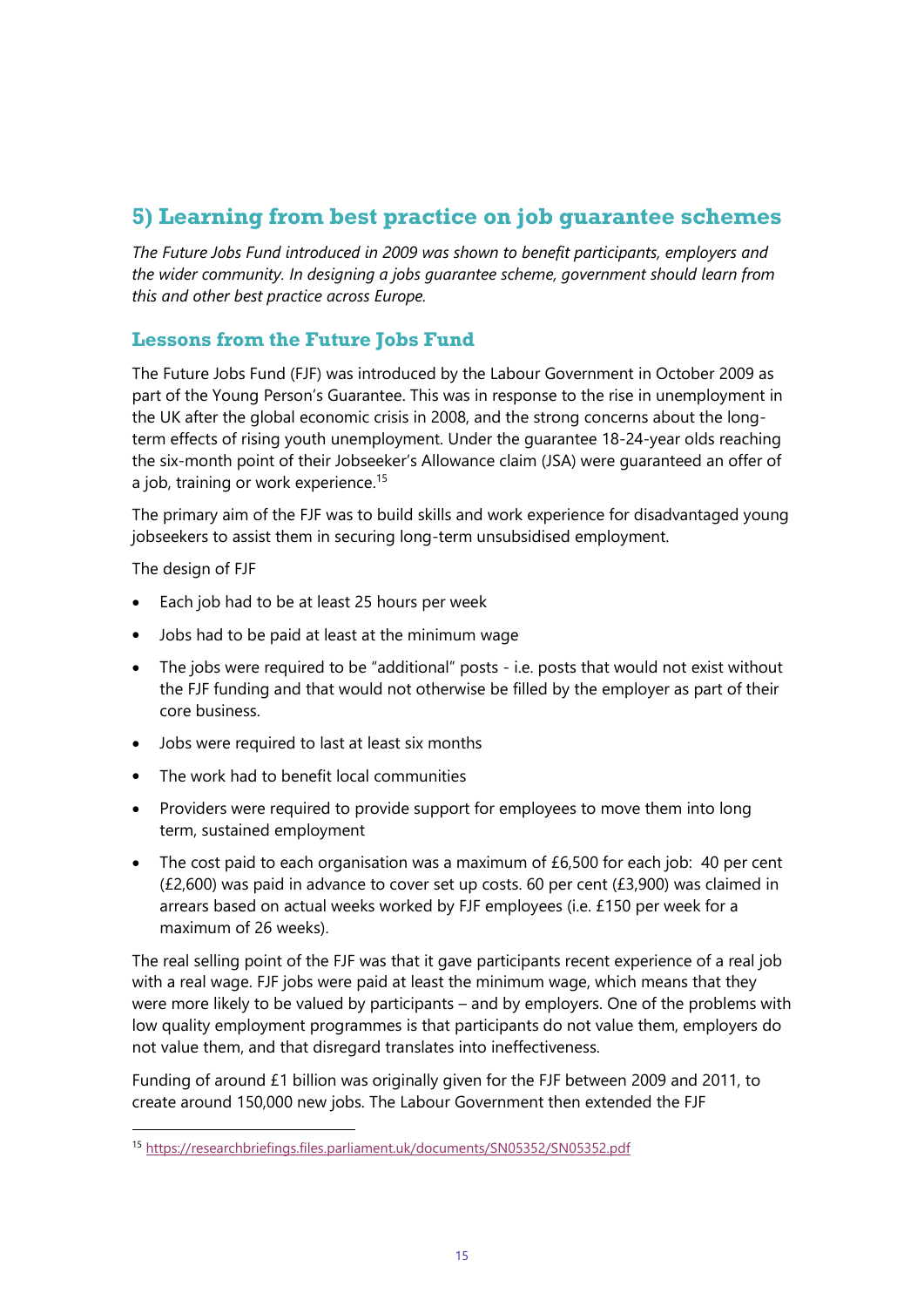programme for an additional year to 2012, bringing the overall cost to around £1.3 billion, and the estimated total number of FJF jobs rising to 200,000.

The FJF programme was managed by the Department for Work and Pensions (DWP) in partnership with the Department for Communities and Local Government (DCLG), and with input from Jobcentre Plus Regional Government Offices in England and Devolved Administrations in Scotland and Wales. National organisations and local and sectoral partnerships were invited to bid to create FJF jobs.

The overwhelming majority of jobs created through the Future Jobs Fund were in the public and voluntary sector.

## **What happened to the FJF?**

The Coalition Government made the decision to end the FJF immediately after taking office in May 2010. Studies since then have shown that the Fund had a substantial and positive impact on the employment prospects of participants. The DWP's own evaluation of FJF in 2012 showed that overall, the programme improved the chances of entering unsubsidised unemployment and was associated with net benefits to the employer, the participant and to society.<sup>16</sup>

Under their baseline assumptions the FJF programme is estimated to result in

- a net benefit to participants of approximately £4,000 per participant.
- a net benefit to employers of approximately £6,850 per participant.
- a net cost to the Exchequer of approximately £3,100 per participant; and
- a net benefit to society of approximately £7,750 per participant.

Two years after starting the programme, participants were less likely to be in receipt of welfare support by 7 percentage points (or 16 per cent less likely) and more likely to be in unsubsidised employment by 11 percentage points (or 27 per cent more likely) per participant than they would have been had they not participated.

This is a very large impact for an active labour market programme (considerably larger than that found for New Deal for Young People, for example) suggesting that the programme had a large and lasting impact on participants' attachment to and ability to succeed in the labour market.<sup>17</sup>

#### **Learning from international examples**

There are also examples of successful job guarantee schemes internationally. The EU Youth Guarantee (YG) was introduced to address the problem of youth unemployment across the EU. The YG scheme is a commitment, agreed to by member states in 2013, to ensure that those under the age of 25 receive 'a good quality offer' of employment, continued

16

[https://assets.publishing.service.gov.uk/government/uploads/system/uploads/attachment\\_data/file/223120](https://assets.publishing.service.gov.uk/government/uploads/system/uploads/attachment_data/file/223120/impacts_costs_benefits_fjf.pdf) [/impacts\\_costs\\_benefits\\_fjf.pdf](https://assets.publishing.service.gov.uk/government/uploads/system/uploads/attachment_data/file/223120/impacts_costs_benefits_fjf.pdf)

<sup>17</sup> <https://www.niesr.ac.uk/blog/future-jobs-fund-what-waste>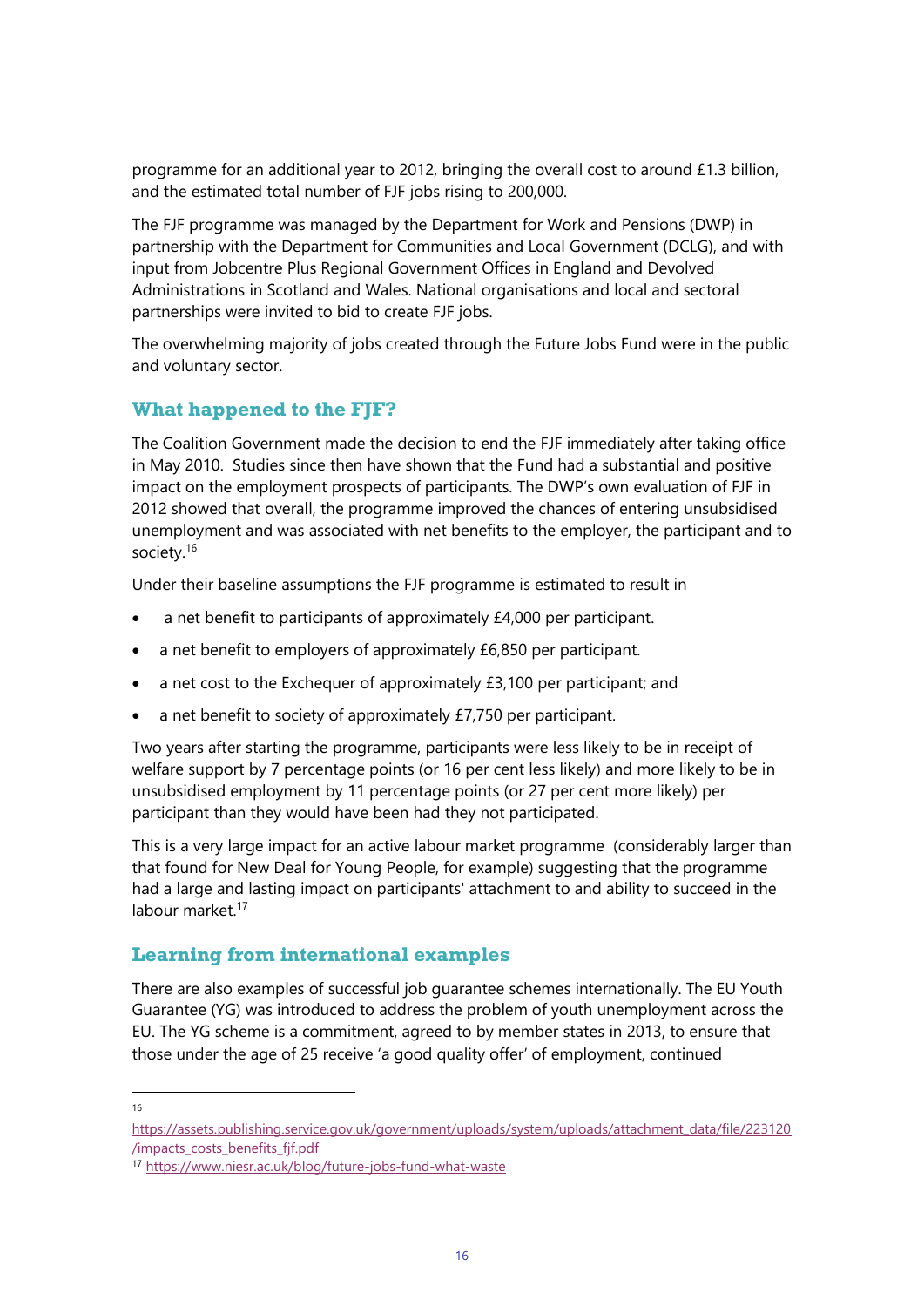education, an apprenticeship, or a traineeship within four months of becoming unemployed or leaving formal education.

The scheme has been a success. In 2013, youth unemployment across the EU was 24 per cent. By 2019, while still high, it had dropped by ten percentage points to 14 per cent. While some of this was due to improving economic conditions, the YG can take some credit. More than 5 million young people per year have registered in YG schemes since 2014, with more than 3.5 million accepting an offer of employment, continued education, a traineeship or an apprenticeship each year.<sup>18</sup>

While the YG scheme is aimed at those under 25, some countries have raised the age to 27 or 30. This reflects the fact that the scheme is not a one-size-fits-all approach, but is intended to be adapted to national, regional and local circumstances. As well as this, the scheme is intended to be based on partnership-based approaches and to be continuously assessed to ensure improvement.<sup>19</sup> An OECD paper on the emerging lessons from the local implementation of youth guarantees highlights the importance of giving local areas having the flexibility to tailor the scheme, as well as the need for strong partnerships to ensure successful implementation. In particular, it recommended developing better relationships with trade unions and youth organisations.

These recommendations for improvement are part of a wide literature on how to improve implementation of a similar job guarantee scheme that any UK-based scheme should seek to learn from. The European Commission, for example, publishes country-by-country updates and analysis on the implementation of the  $YG<sup>20</sup>$  And other recommendations from the OECD report include ensuring sufficient human and financial resources, timing interventions effectively, and making sure there's a high quality of placements.

In a 2017 report, the International Labour Organisation (ILO) called the YG 'one of the most innovative labour market policies of the last few decades', but added that implementation at a national level hasn't been without its bumps. It explained that the YG is an effective intervention as long as it is designed and implemented properly. It highlights six key success factors:

- Early intervention
- Clear eligibility criteria
- The provision of activation measures in a comprehensive package (i.e. comprehensive employment programmes rather than isolated measures)

<https://ec.europa.eu/social/main.jsp?catId=1079&langId=en> (Accessed 29 April 2020) <sup>19</sup> Implementation of the Youth Guarantee by the Public Employment Services Success factors and key challenges (p.10-11), European Commission. Available at:

<https://ec.europa.eu/social/BlobServlet?docId=20908&langId=en>

<sup>20</sup> The Youth Guarantee, country by country, European Commission. Available at: <https://ec.europa.eu/social/main.jsp?catId=1161&langId=en>

<sup>18</sup> The Youth Guarantee, European Commission. Available at: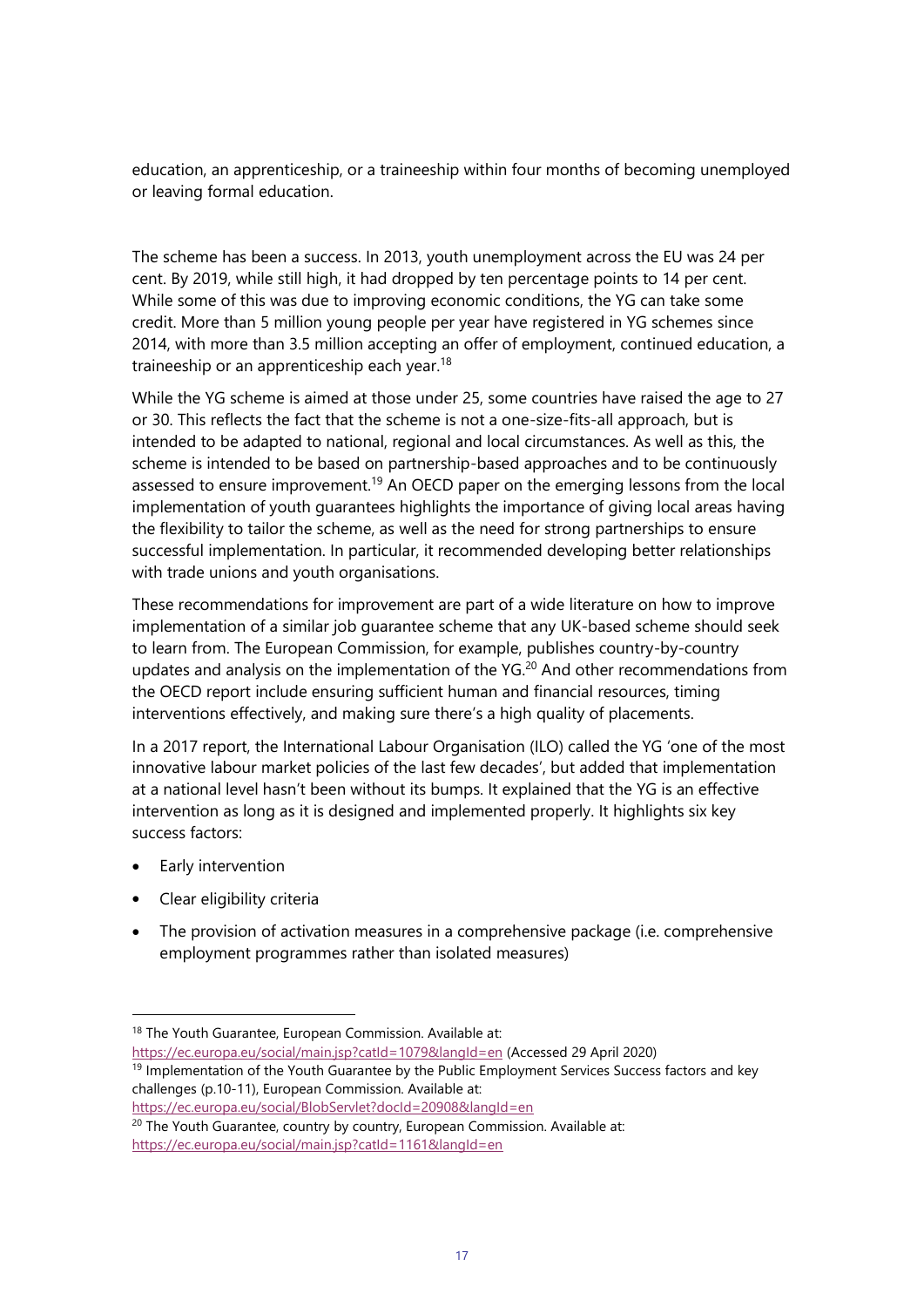- Appropriate institutional frameworks (involving a wide range of organisations, including trade unions, employers and social partners)
- Sufficient resources
- Ensuring that participants follow any obligations associated with the guarantee.

It stressed that a lack of proper funding and resources and a failure to intervene early threatens the success of the quarantee.<sup>21</sup>

The lessons of these programmes, including the importance of including trade unions, should be incorporated into the design of a new jobs guarantee programmed delivered in the UK.

<sup>&</sup>lt;sup>21</sup> The European Youth Guarantee: a systematic review of its implementation across countries, ILO, available at: [https://www.ilo.org/wcmsp5/groups/public/---dgreports/--](https://www.ilo.org/wcmsp5/groups/public/---dgreports/---inst/documents/publication/wcms_572465.pdf) [inst/documents/publication/wcms\\_572465.pdf](https://www.ilo.org/wcmsp5/groups/public/---dgreports/---inst/documents/publication/wcms_572465.pdf)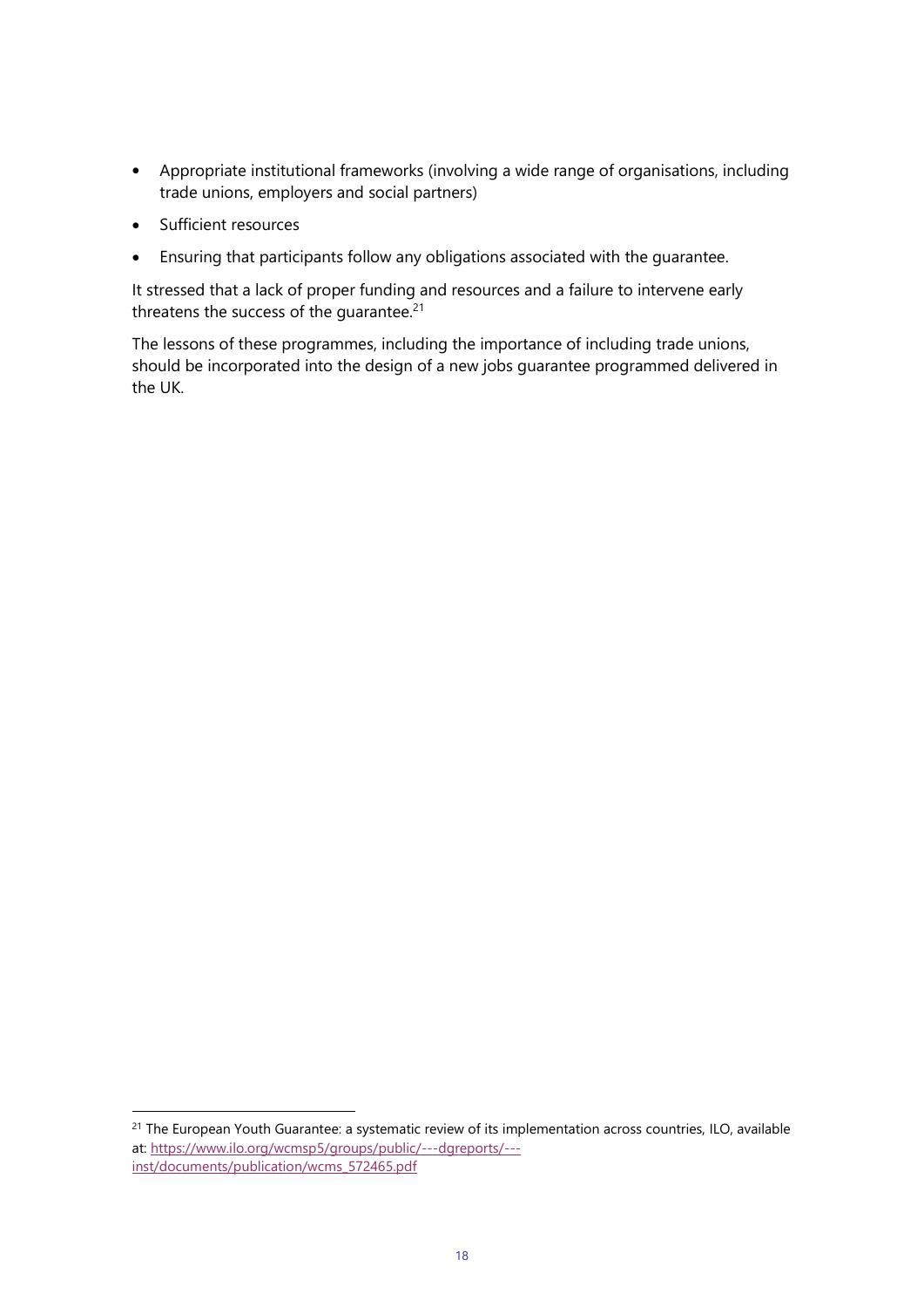## **6) A jobs guarantee must sit alongside a strengthened social security system**

While a job guarantee will help many to find work, it is still important that a sufficient social safety net is in place for those who cannot find work, as well as those who are unable to work.

As it stands, the introduction of Universal Credit (UC), alongside a decade of austerity policies such as the benefits freeze and the two-child limit, has left the UK with low benefits payments, a long and punitive application system, and a five-week wait for first payment that pushes people into poverty and debt.

In response to the pandemic, the government has introduced some measures to improve universal credit, increasing the basic amount of UC by £1,000 per year. This means weekly payments are now around £94 per week. As well as this, eligibility has been widened, with self-employed people temporarily not needing to meet a minimum income floor in order to qualify for the benefit. Housing benefit has also been increased.

However, further measures are desperately needed. The replacement rate (the standard benefits payment as a percentage of average weekly earnings) has fallen steeply since the 1960s. Even with the recent increase in payments, the replacement rate is 17 per cent, compared to 33 per cent in the 1960s .

In our report on the social security system, $22$  we put forward seven measures to be put in place as an emergency rehaul of UC:

- Suspend any conditionality requirements within the UC system
- Remove the savings rules to allow more people to access support.
- End the five-week wait by converting emergency payment loans to grants.
- Raise the basic level of UC, and legacy benefits including jobseekers allowance and employment and support allowance, to at least 80 per cent of the national living wage (£260 per week). In future, we would like to see a more earnings-based model, but this is too difficult to introduce swiftly. For existing claimants, payments can be topped up automatically, and the benefit cap should be lifted to account for this.
- Significantly increase child benefit payments, and remove the two-child limit within universal credit and working tax credit.
- Ensure nobody loses out as a result of these changes. These increases must not just mean a change in the composition of the benefits someone receives. As well as this, no one on legacy benefits should lose the protection of the managed transition to UC as part of this changes.
- Remove the minimum hours requirements in working tax credits.

<sup>22</sup> [https://www.tuc.org.uk/research-analysis/reports/fixing-safety-net-next-steps-economic-response](https://www.tuc.org.uk/research-analysis/reports/fixing-safety-net-next-steps-economic-response-coronavirus)**[coronavirus](https://www.tuc.org.uk/research-analysis/reports/fixing-safety-net-next-steps-economic-response-coronavirus)**